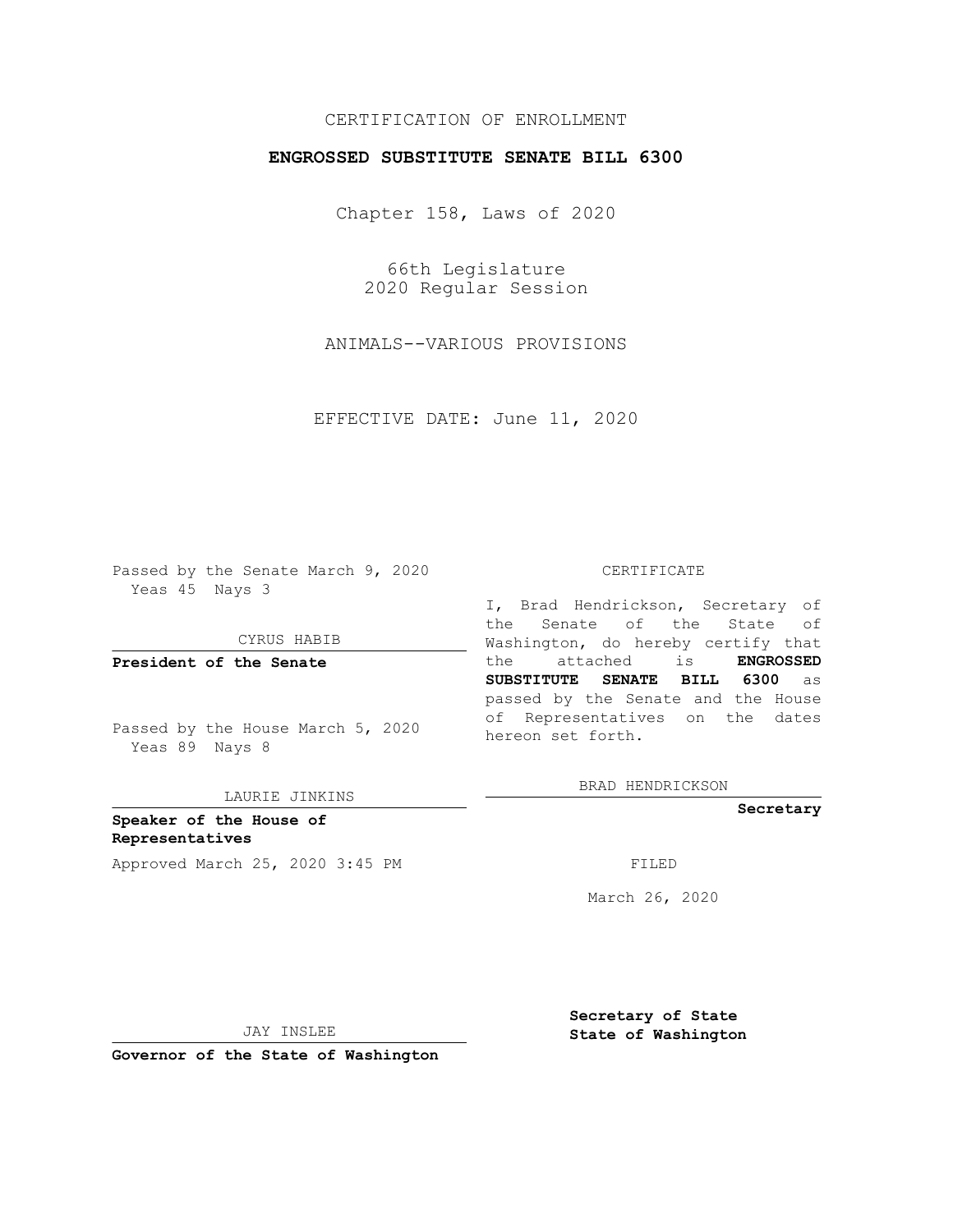### **ENGROSSED SUBSTITUTE SENATE BILL 6300**

AS AMENDED BY THE HOUSE

Passed Legislature - 2020 Regular Session

# **State of Washington 66th Legislature 2020 Regular Session**

**By** Senate Law & Justice (originally sponsored by Senators Rivers, Pedersen, Zeiger, Kuderer, Frockt, and Lovelett)

READ FIRST TIME 01/31/20.

 AN ACT Relating to animal welfare; amending RCW 16.08.100, 16.52.011, 16.52.085, 16.52.095, 16.52.200, 16.52.205, 16.52.207, 16.54.020, and 16.54.030; repealing RCW 16.08.030, 16.52.110, and 4 16.52.165; and prescribing penalties.

BE IT ENACTED BY THE LEGISLATURE OF THE STATE OF WASHINGTON:

 **Sec. 1.** RCW 16.08.100 and 2002 c 244 s 3 are each amended to 7 read as follows:

 (1) Any dangerous dog shall be immediately confiscated by an animal control authority if the: (a) Dog is not validly registered under RCW 16.08.080; (b) owner does not secure the liability insurance coverage required under RCW 16.08.080; (c) dog is not maintained in the proper enclosure; or (d) dog is outside of the 13 dwelling of the owner, or outside of the proper enclosure and not under physical restraint of the responsible person. The owner must pay the costs of confinement and control. The animal control authority must serve notice upon the dog owner in person or by regular and certified mail, return receipt requested, specifying the reason for the confiscation of the dangerous dog, that the owner is responsible for payment of the costs of confinement and control, and that the dog will be destroyed in an expeditious and humane manner if the deficiencies for which the dog was confiscated are not corrected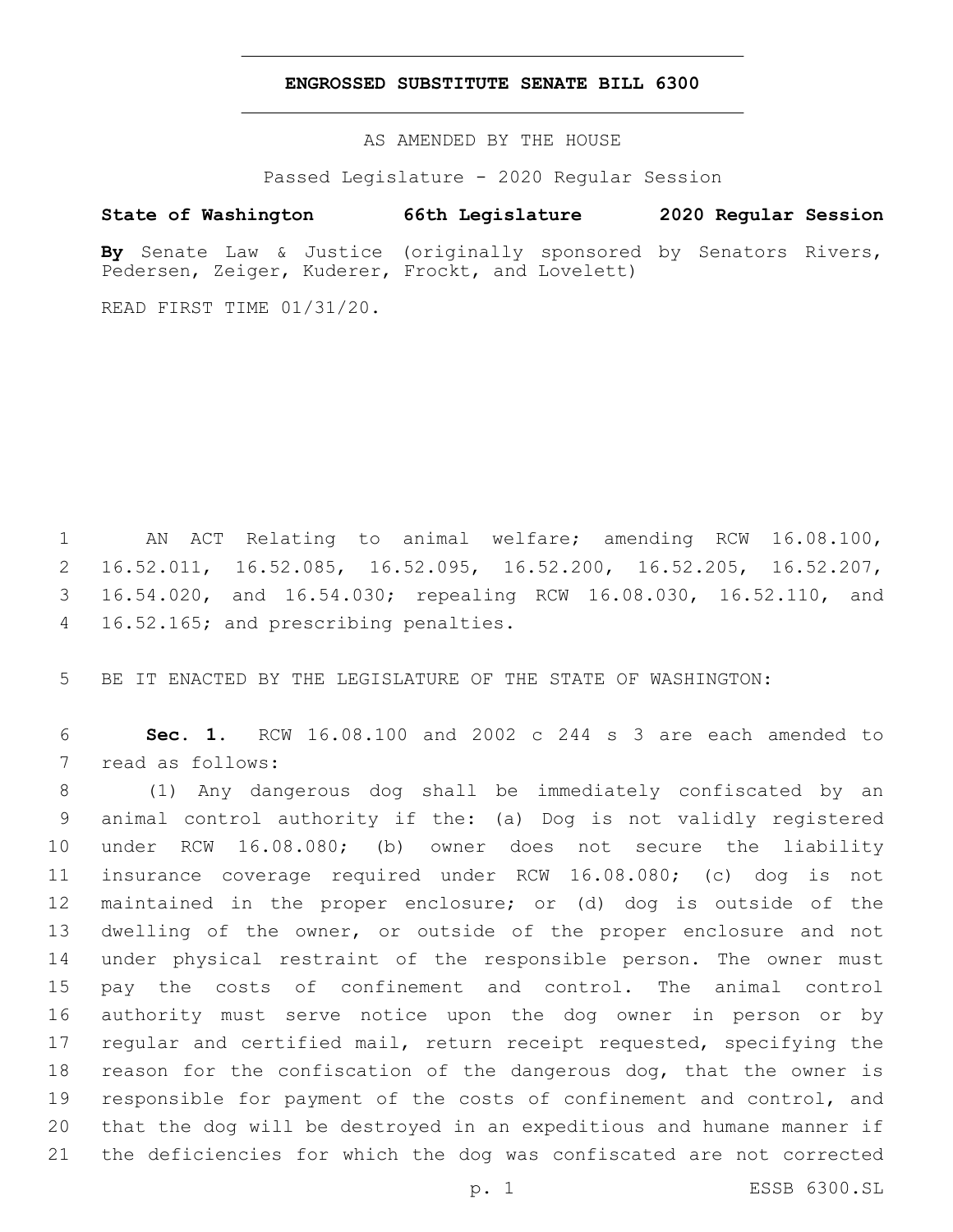within twenty days. The animal control authority shall destroy the confiscated dangerous dog in an expeditious and humane manner if any deficiencies required by this subsection are not corrected within twenty days of notification. In addition, the owner shall be guilty of a gross misdemeanor punishable in accordance with RCW 9A.20.021.

 (2) If a dangerous dog of an owner with a prior conviction under this chapter attacks or bites a person or another domestic animal, the dog's owner is guilty of a class C felony, punishable in accordance with RCW 9A.20.021. It is an affirmative defense that the defendant must prove by a preponderance of the evidence that he or she was in compliance with the requirements for ownership of a dangerous dog pursuant to this chapter and the person or domestic animal attacked or bitten by the defendant's dog trespassed on the defendant's real or personal property or provoked the defendant's dog without justification or excuse. In addition, the dangerous dog shall be immediately confiscated by an animal control authority, placed in quarantine for the proper length of time, and thereafter destroyed in 18 an expeditious and humane manner.

 (3) The owner of any dog that aggressively attacks and causes severe injury or death of any human, whether or not the dog has previously been declared potentially dangerous or dangerous, shall, upon conviction, be guilty of a class C felony punishable in accordance with RCW 9A.20.021. It is an affirmative defense that the defendant must prove by a preponderance of the evidence that the human severely injured or killed by the defendant's dog: (a) Trespassed on the defendant's real or personal property which was enclosed by fencing suitable to prevent the entry of young children and designed to prevent the dog from escaping and marked with clearly visible signs warning people, including children, not to trespass and to beware of dog; or (b) provoked the defendant's dog without justification or excuse on the defendant's real or personal property which was enclosed by fencing suitable to prevent the entry of young children and designed to prevent the dog from escaping and marked with clearly visible signs warning people, including children, not to trespass and to beware of dog. In such a prosecution, the state has the burden of showing that the owner of the dog either knew or should have known that the dog was potentially dangerous as defined in this chapter. The state may not meet its burden of proof that the owner should have known the dog was potentially dangerous solely by showing the dog to be a particular breed or breeds. In addition, the dog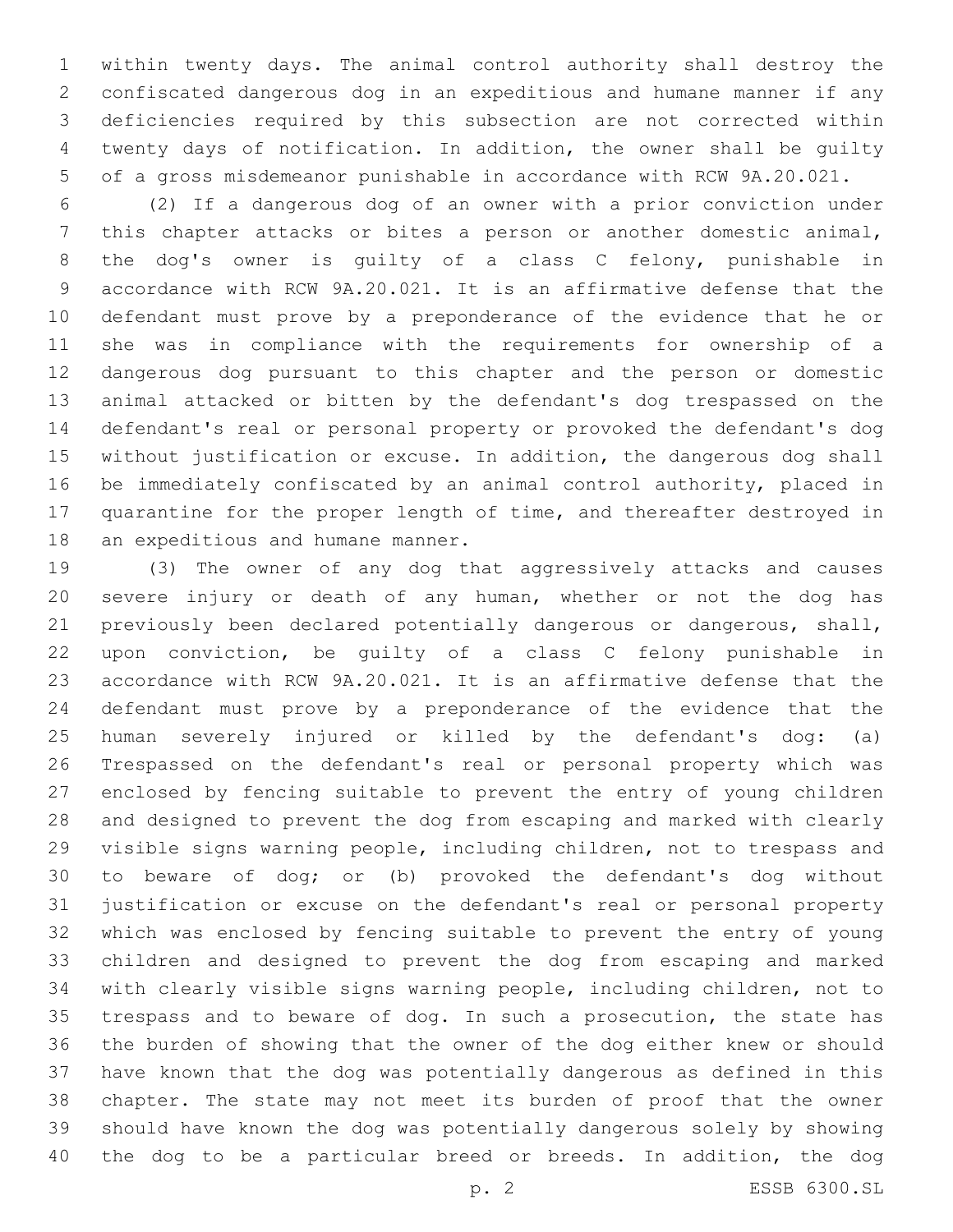shall be immediately confiscated by an animal control authority, quarantined, and upon conviction of the owner destroyed in an 3 expeditious and humane manner.

 (((4) Any person entering a dog in a dog fight is guilty of a class C felony punishable in accordance with RCW 9A.20.021.))

 **Sec. 2.** RCW 16.52.011 and 2019 c 174 s 3 are each amended to 7 read as follows:

 (1) Principles of liability as defined in chapter 9A.08 RCW apply 9 to this chapter.

 (2) The definitions in this section apply throughout this chapter 11 unless the context clearly requires otherwise.

 (a) "Abandons" means the knowing or reckless desertion of an animal by its owner, or by a person who has taken control, custody, or possession of an animal that was involved in animal fighting as described in RCW 16.52.117, or the causing of the animal to be deserted by its owner, in any place, without making provisions for 17 the animal's adequate care.

 (b) "Animal" means any nonhuman mammal, bird, reptile, or 19 amphibian.

 (c) "Animal care and control agency" means any city or county animal control agency or authority authorized to enforce city or county municipal ordinances regulating the care, control, licensing, 23 or treatment of animals within the city or county, and any corporation organized under RCW 16.52.020 that contracts with a city or county to enforce the city or county ordinances governing animal 26 care and control.

 (d) "Animal control officer" means any individual employed, contracted, or appointed pursuant to RCW 16.52.025 by an animal care and control agency or humane society to aid in the enforcement of ordinances or laws regulating the care and control of animals. For purposes of this chapter, the term "animal control officer" shall be interpreted to include "humane officer" as defined in (h) of this 33 subsection and RCW 16.52.025.

(e) "Dog" means an animal of the species *Canis lupus familiaris*.

 (f) "Euthanasia" means the humane destruction of an animal accomplished by a method that involves instantaneous unconsciousness and immediate death, or by a method that causes painless loss of consciousness, and death during the loss of consciousness.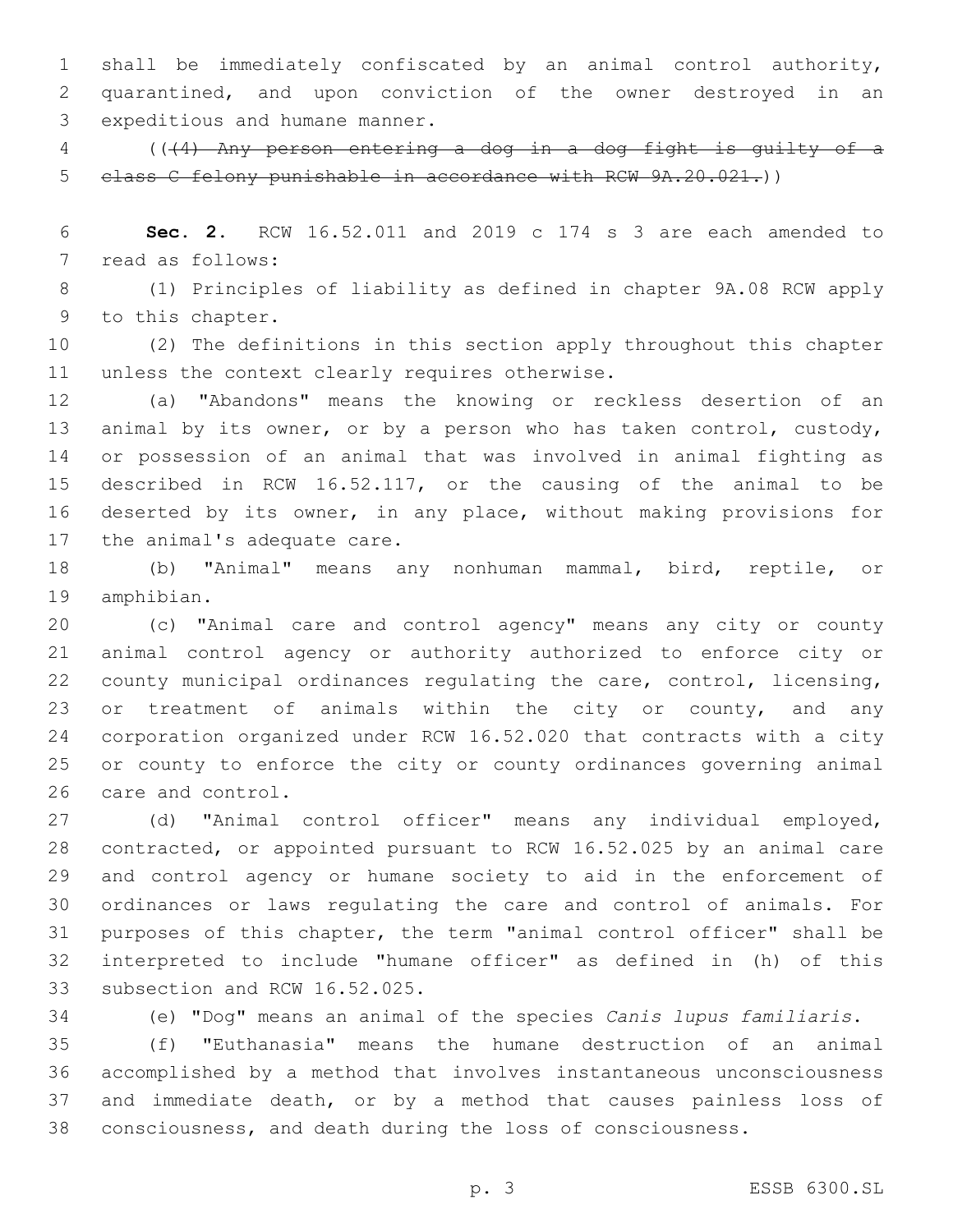(g) "Food" means food or feed appropriate to the species for 2 which it is intended.

 (h) "Humane officer" means any individual employed, contracted, or appointed by an animal care and control agency or humane society 5 as authorized under RCW 16.52.025.

 (i) "Law enforcement agency" means a general authority Washington law enforcement agency as defined in RCW 10.93.020.

 (j) "Livestock" includes, but is not limited to, horses, mules, 9 cattle, sheep, swine, goats, and bison.

 (k) "Malice" has the same meaning as provided in RCW 9A.04.110, 11 but applied to acts against animals.

 (l) "Necessary food" means the provision at suitable intervals of wholesome foodstuff suitable for the animal's age, species, and condition, and that is sufficient to provide a reasonable level of nutrition for the animal and is easily accessible to the animal or as 16 directed by a veterinarian for medical reasons.

 (m) "Necessary shelter" means a structure sufficient to protect a dog from wind, rain, snow, cold, heat, or sun that has bedding to permit a dog to remain dry and reasonably clean and maintain a normal 20 body temperature.

 (n) "Necessary water" means water that is in sufficient quantity and of appropriate quality for the species for which it is intended and that is accessible to the animal or as directed by a veterinarian 24 for medical reasons.

 (o) "Owner" means a person who has a right, claim, title, legal share, or right of possession to an animal or a person having lawful 27 control, custody, or possession of an animal.

 (p) "Person" means individuals, corporations, partnerships, associations, or other legal entities, and agents of those entities.

 (q) (("Similar animal" means: (i) For a mammal, another animal 31 that is in the same taxonomic order; or (ii) for an animal that is 32 not a mammal, another animal that is in the same taxonomic class.

33  $(r)$ )) "Substantial bodily harm" means substantial bodily harm as 34 defined in RCW 9A.04.110.

 $((+s))$   $(r)$  "Tether" means: (i) To restrain an animal by tying or securing the animal to any object or structure; and (ii) a device including, but not limited to, a chain, rope, cable, cord, tie-out, pulley, or trolley system for restraining an animal.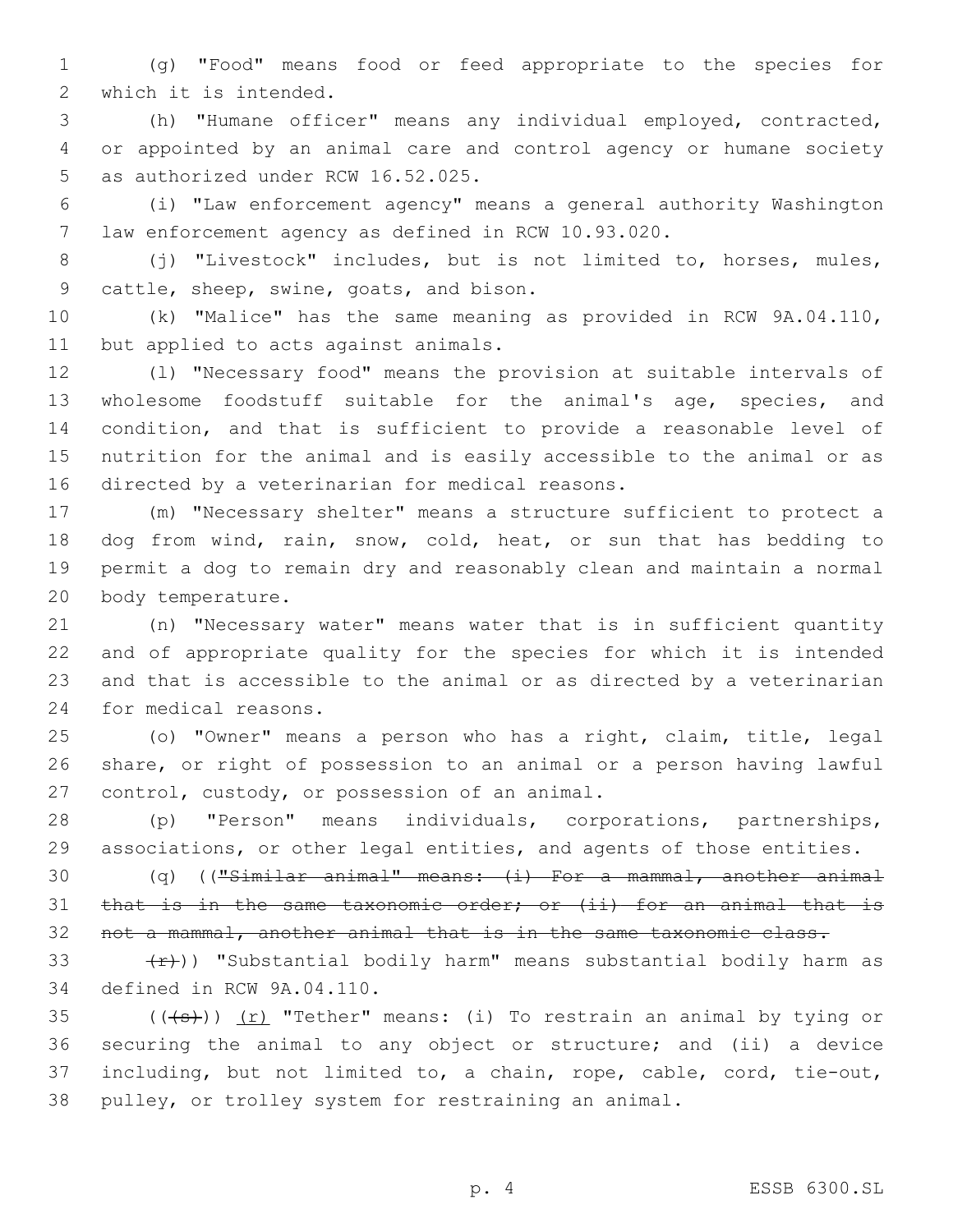**Sec. 3.** RCW 16.52.085 and 2016 c 181 s 1 are each amended to 2 read as follows:

 (1) If a law enforcement officer or animal control officer has probable cause to believe that an owner of a domestic animal has violated this chapter or a person owns, cares for, or resides with an animal in violation of an order issued under RCW 16.52.200(4) and no responsible person can be found to assume the animal's care, the officer may authorize, with a warrant, the removal of the animal to a suitable place for feeding and care, or may place the animal under the custody of an animal care and control agency. In determining what is a suitable place, the officer shall consider the animal's needs, including its size and behavioral characteristics. An officer may remove an animal under this subsection without a warrant only if the animal is in an immediate life-threatening condition.

 (2) If a law enforcement officer or an animal control officer has probable cause to believe a violation of this chapter has occurred, the officer may authorize an examination of a domestic animal allegedly neglected or abused in violation of this chapter by a veterinarian to determine whether the level of neglect or abuse in violation of this chapter is sufficient to require removal of the animal. This section does not condone illegal entry onto private 22 property.

 (3) Any owner whose domestic animal is removed pursuant to this chapter shall be given written notice of the circumstances of the removal and notice of legal remedies available to the owner. The notice shall be given by posting at the place of seizure, by delivery to a person residing at the place of seizure, or by registered mail if the owner is known. In making the decision to remove an animal pursuant to this chapter, the officer shall make a good faith effort 30 to contact the animal's owner before removal.

 (4) The agency having custody of the animal may euthanize the animal or may find a responsible person to adopt the animal not less than fifteen business days after the animal is taken into custody. A custodial agency may euthanize severely injured, diseased, or suffering animals at any time. An owner may prevent the animal's destruction or adoption by: (a) Petitioning the district court of the county where the animal was seized for the animal's immediate return subject to court-imposed conditions, or (b) posting a bond or security in an amount sufficient to provide for the animal's care for a minimum of thirty days from the seizure date. If the custodial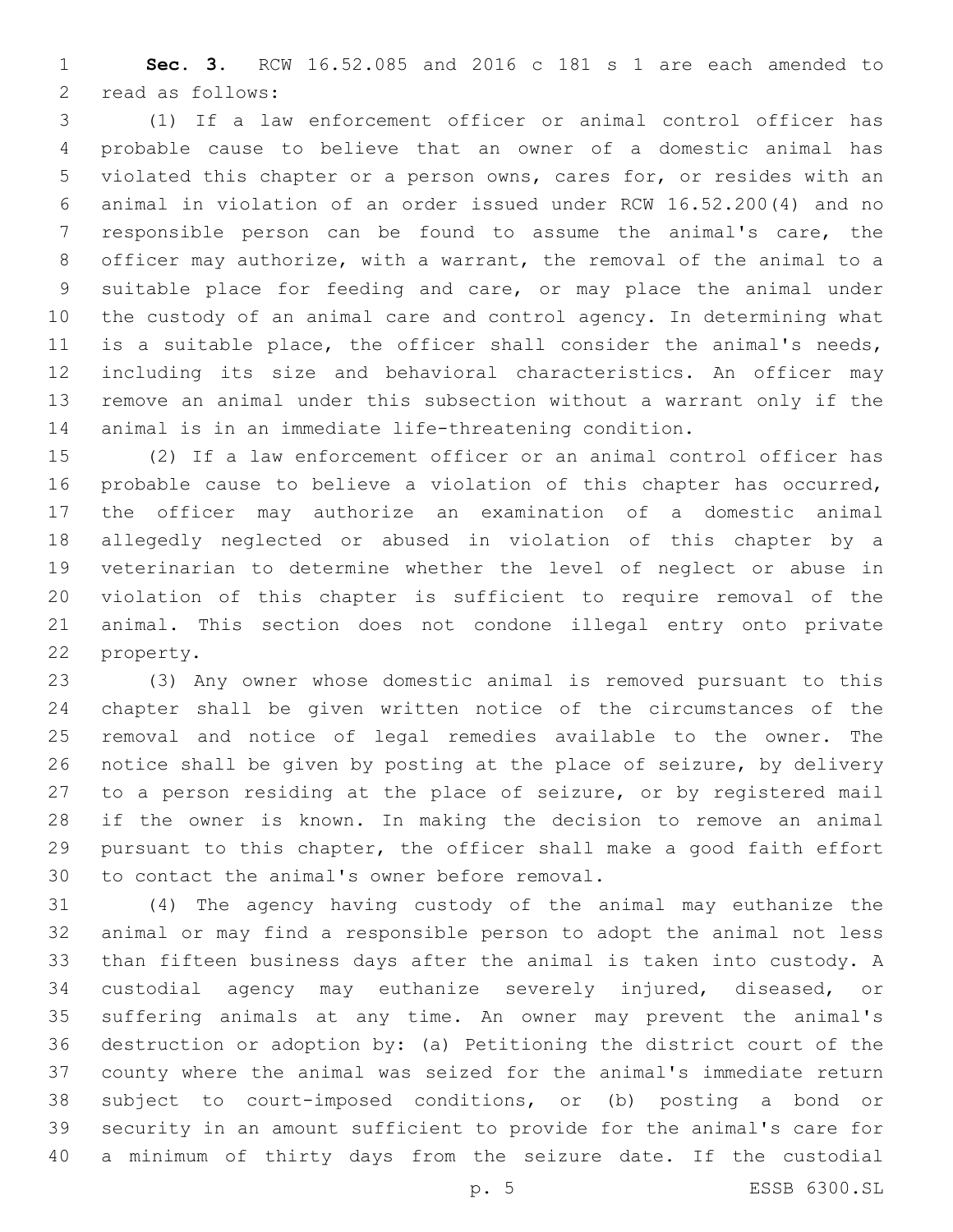agency still has custody of the animal when the bond or security expires, the animal shall become the agency's property unless the court orders an alternative disposition. If a court order prevents the agency from assuming ownership and the agency continues to care for the animal, the court shall order the owner to post or renew a bond or security for the agency's continuing costs for the animal's care. When a court has prohibited the owner from owning, caring for, 8 or residing with  $((a - \sin i a))$  animals under RCW 16.52.200(4), the agency having custody of the animal may assume ownership upon seizure and the owner may not prevent the animal's destruction or adoption by 11 petitioning the court or posting a bond.

 (5) If no criminal case is filed within fourteen business days of the animal's removal, the owner may petition the district court of the county where the animal was removed for the animal's return. The petition shall be filed with the court. Copies of the petition must be served on the law enforcement or animal care and control agency responsible for removing the animal and to the prosecuting attorney. If the court grants the petition, the agency which seized the animal must surrender the animal to the owner at no cost to the owner. If a criminal action is filed after the petition is filed but before the hearing on the petition, then the petition shall be joined with the 22 criminal matter.

 (6) In a motion or petition for the animal's return before a trial, the burden is on the owner to prove by a preponderance of the evidence that the animal will not suffer future neglect or abuse and 26 is not in need of being restored to health.

 (7) Any authorized person treating or attempting to restore an animal to health under this chapter shall not be civilly or 29 criminally liable for such action.

 **Sec. 4.** RCW 16.52.095 and 1994 c 261 s 7 are each amended to 31 read as follows:

 ((It shall not be lawful for)) (1) Except as provided in subsection (2) of this section, it is a misdemeanor:

 (a) For any person to cut off more than one-half of the ear or ears of any domestic animal such as an ox, cow, bull, calf, sheep,  $q$ oat, or hog( $\sqrt{r}$  or dog, and any person cutting off more than one-half 37 of the ear or ears of any such animals, shall be deemed quilty of a misdemeanor, and upon conviction, shall be fined in any sum less than twenty dollars. This section does not apply if cutting off more than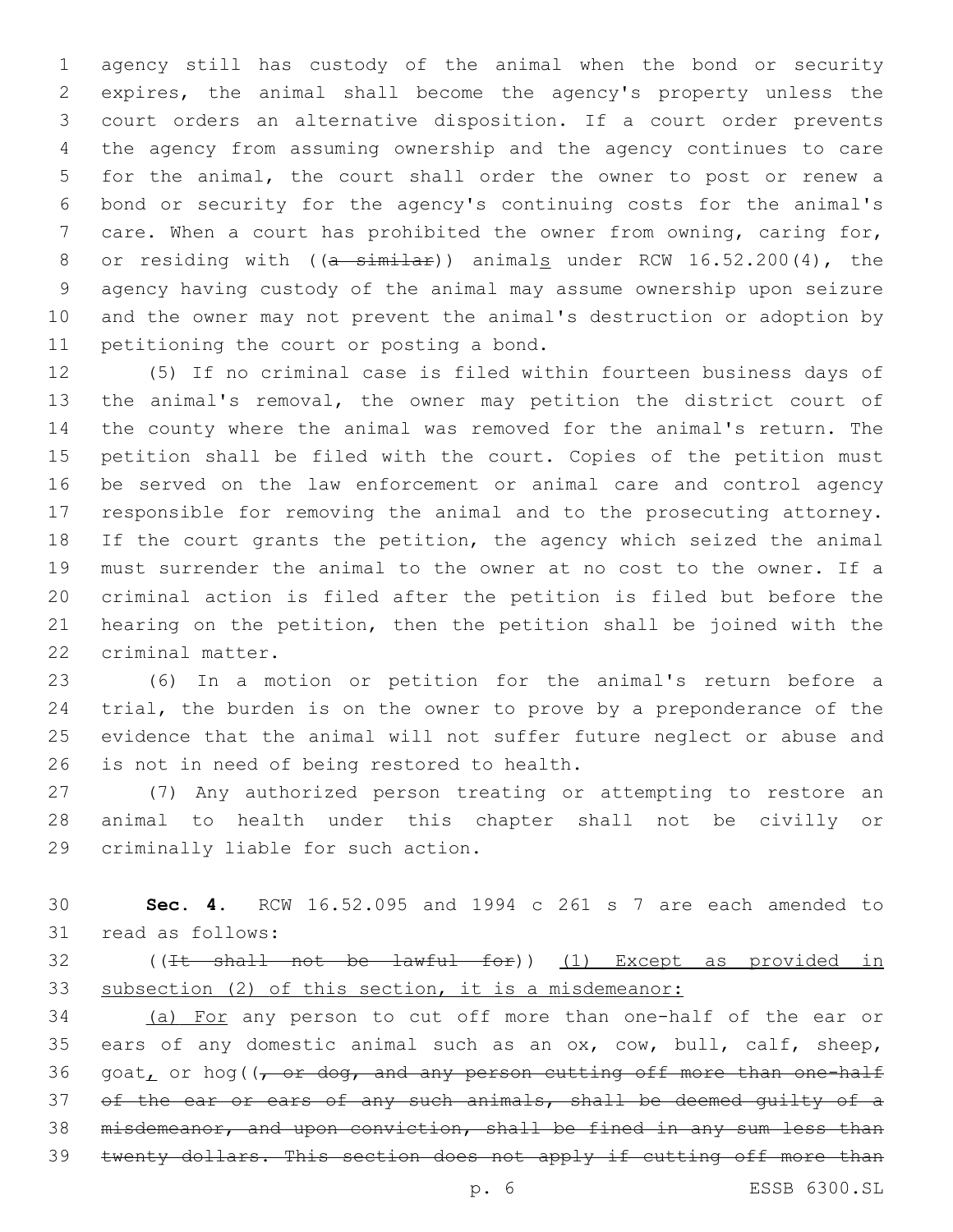1 one-half of the ear of the animal is a customary husbandry

2 practice)); or

(b) For any person to:

(i) Devocalize a dog;

(ii) Crop or cut off any part of the ear of a dog; or

 (iii) Crop or cut off any part of the tail of a dog that is seven days old or older, or has opened its eyes, whichever occurs sooner.

 (2) This section does not apply if the person performing the procedure is a licensed veterinarian utilizing accepted veterinary surgical protocols that may include local anesthesia, general 11 anesthesia, or perioperative pain management.

 **Sec. 5.** RCW 16.52.200 and 2016 c 181 s 2 are each amended to 13 read as follows:

 (1) The sentence imposed for a misdemeanor or gross misdemeanor violation of this chapter may be deferred or suspended in accordance with RCW 3.66.067 and 3.66.068, however the probationary period shall 17 be two years.

 (2) In case of multiple misdemeanor or gross misdemeanor convictions, the sentences shall be consecutive, however the 20 probationary period shall remain two years.

 (3) In addition to the penalties imposed by the court, the court shall order the forfeiture of all animals held by law enforcement or animal care and control authorities under the provisions of this chapter if any one of the animals involved dies as a result of a violation of this chapter or if the defendant has a prior conviction under this chapter. In other cases the court may enter an order requiring the owner to forfeit the animal if the court deems the animal's treatment to have been severe and likely to reoccur.

 (4) Any person convicted of animal cruelty shall be prohibited 30 from owning, caring for, possessing, or residing with any ((similar)) 31 animals for a period of time as follows:

 (a) Two years for a first conviction of animal cruelty in the 33 second degree under RCW 16.52.207;

 (b) Permanently for a first conviction of animal cruelty in the 35 first degree under RCW 16.52.205;

 (c) Permanently for a second or subsequent conviction of animal cruelty, except as provided in subsection (5) of this section.

 (5) If a person has no more than two convictions of animal cruelty and each conviction is for animal cruelty in the second

p. 7 ESSB 6300.SL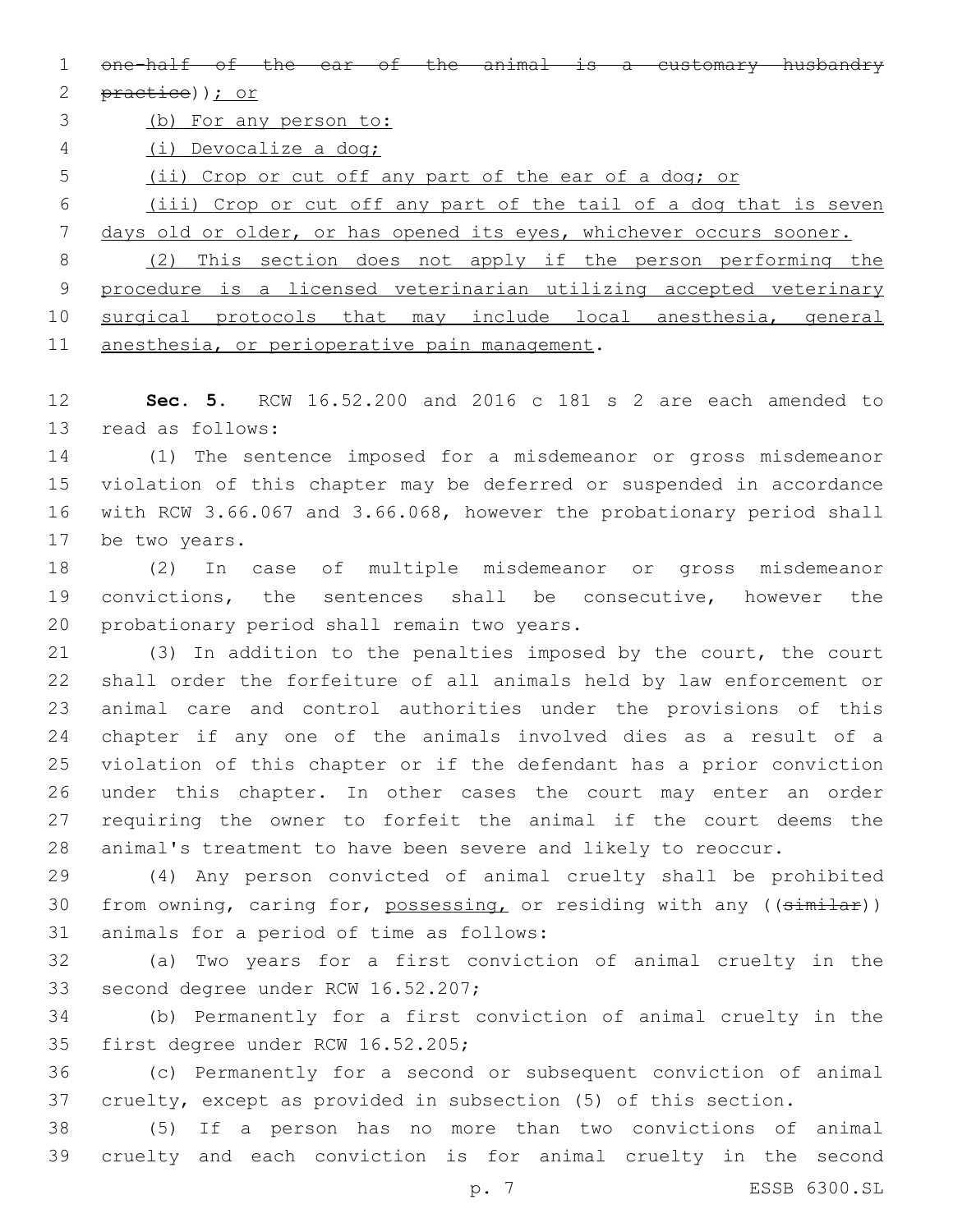degree, the person may petition the sentencing court in which the most recent animal cruelty conviction occurred, for a restoration of 3 the right to own ((or possess a similar animal)), care for, possess, 4 or reside with animals five years after the date of the second conviction. In determining whether to grant the petition, the court shall consider, but not be limited to, the following:

 (a) The person's prior animal cruelty in the second degree 8 convictions;

(b) The type of harm or violence inflicted upon the animals;

 (c) Whether the person has completed the conditions imposed by 11 the court as a result of the underlying convictions;

 (d) Whether the person complied with the prohibition on owning, 13 caring for, possessing, or residing with ((similar)) animals; and

 (e) Any other matters the court finds reasonable and material to consider in determining whether the person is likely to abuse another 16 animal.

 The court may delay its decision on forfeiture under subsection (3) of this section until the end of the probationary period.

 (6) In addition to fines and court costs, the defendant, only if convicted or in agreement, shall be liable for reasonable costs incurred pursuant to this chapter by law enforcement agencies, animal care and control agencies, or authorized private or public entities involved with the care of the animals. Reasonable costs include expenses of the investigation, and the animal's care, euthanization, 25 or adoption.

 (7) If convicted, the defendant shall also pay a civil penalty of one thousand dollars to the county to prevent cruelty to animals. These funds shall be used to prosecute offenses under this chapter 29 and to care for forfeited animals pending trial.

 (8) If a person violates the prohibition on owning, caring for, 31 possessing, or residing with ((similar)) animals under subsection (4) 32 of this section, that person:

 (a) Shall pay a civil penalty of one thousand dollars for the 34 first violation;

 (b) Shall pay a civil penalty of two thousand five hundred 36 dollars for the second violation; and

 (c) Is guilty of a gross misdemeanor for the third and each 38 subsequent violation.

 (9) As a condition of the sentence imposed under this chapter or RCW 9.08.070 through 9.08.078, the court may also order the defendant

p. 8 ESSB 6300.SL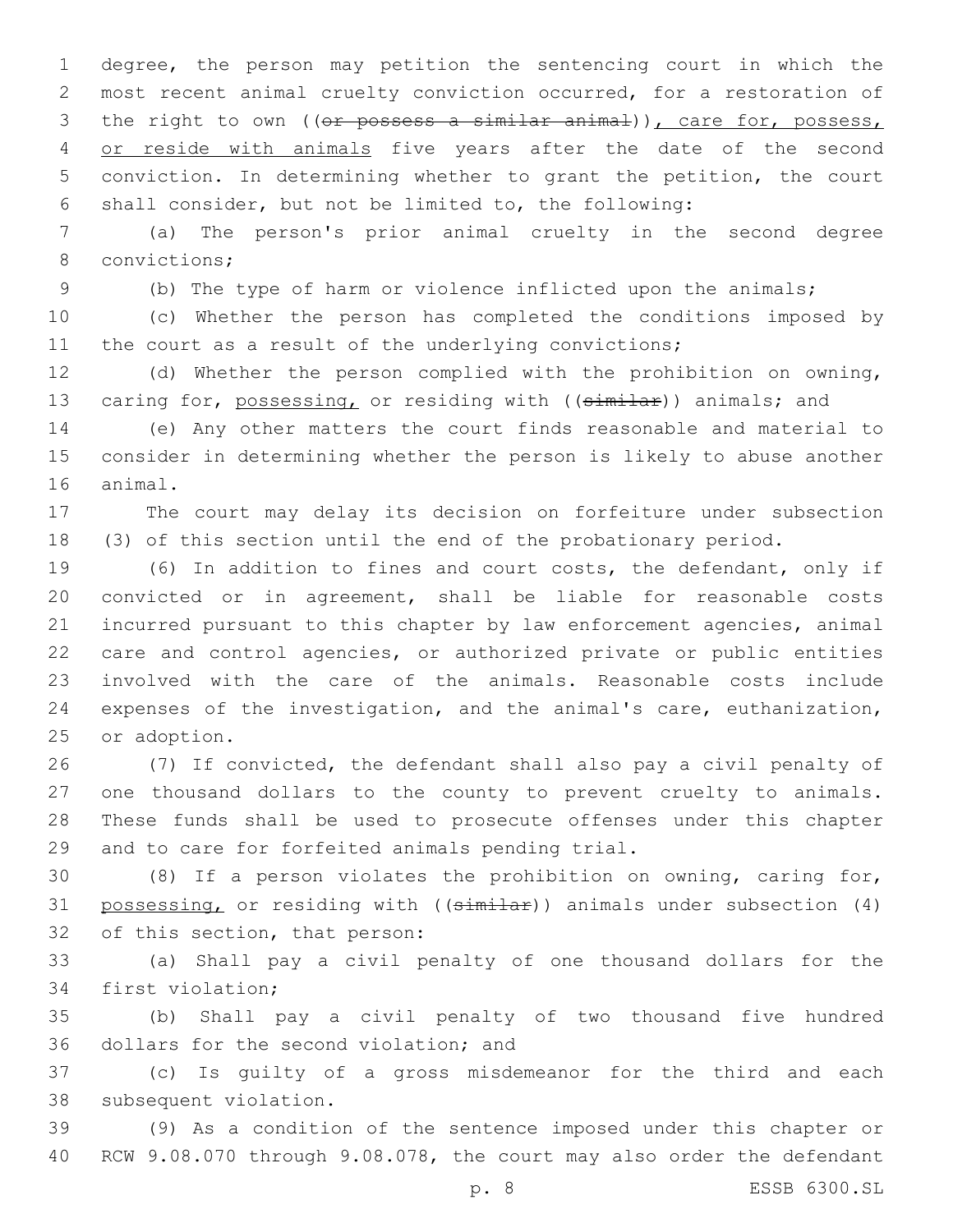to participate in an available animal cruelty prevention or education program or obtain available psychological counseling to treat mental health problems contributing to the violation's commission. The defendant shall bear the costs of the program or treatment.

 (10) Nothing in this section limits the authority of a law enforcement officer, animal control officer, custodial agency, or court to remove, adopt, euthanize, or require forfeiture of an animal 8 under RCW 16.52.085.

 **Sec. 6.** RCW 16.52.205 and 2015 c 235 s 6 are each amended to 10 read as follows:

 (1) A person is guilty of animal cruelty in the first degree when, except as authorized in law, he or she intentionally (a) inflicts substantial pain on, (b) causes physical injury to, or (c) kills an animal by a means causing undue suffering or while manifesting an extreme indifference to life, or forces a minor to inflict unnecessary pain, injury, or death on an animal.

 (2)(a) A person is guilty of animal cruelty in the first degree 18 when, except as authorized by law or as provided in (c) of this 19 subsection, he or she, with criminal negligence, starves, dehydrates, 20 or suffocates an animal, or exposes an animal to excessive heat or 21 cold and as a result causes:  $((+a))$  (i) Substantial and unjustifiable physical pain that extends for a period sufficient to 23 cause considerable suffering; or  $((\theta)+))$  (ii) death.

 (b) In determining whether an animal has experienced the condition described in (a)(i) of this subsection due to exposure to excessive heat or cold, the trier of fact shall consider any evidence 27 as to: (i) Whether the animal's particular species and breed is physiologically adaptable to the conditions to which the animal was 29 exposed; and (ii) the animal's age, health, medical conditions, and any other physical characteristics of the animal or factor that may 31 affect its susceptibility to excessive heat or cold.

 (c) A person is not guilty of animal cruelty in the first degree by means of exposing an animal to excessive heat or cold if the exposure is due to an unforeseen or unpreventable accident or event caused exclusively by an extraordinary force of nature.

 (3) A person is guilty of animal cruelty in the first degree when 37 he or she:

 (a) Knowingly engages in any sexual conduct or sexual contact 39 with an animal;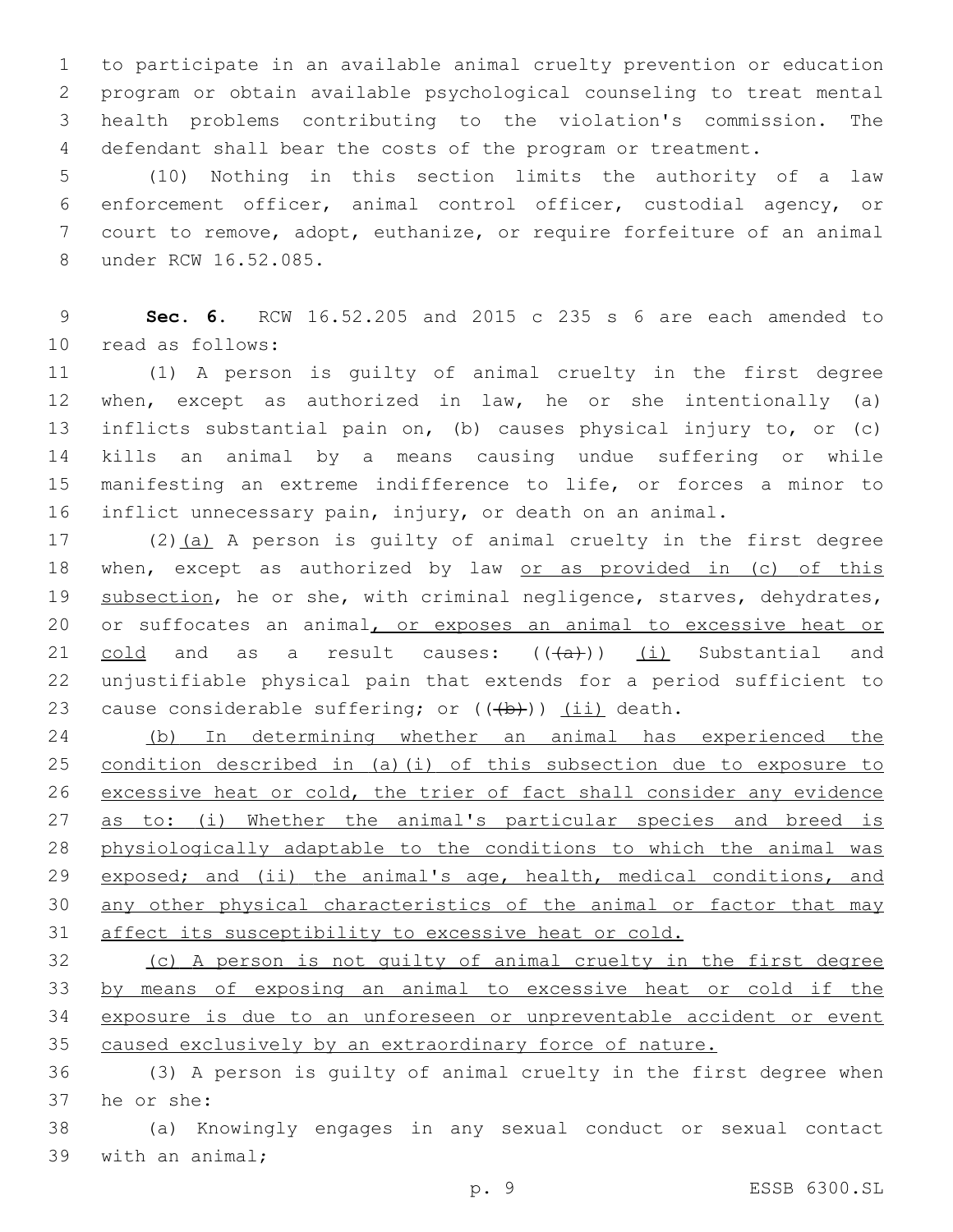1 (b) Knowingly causes, aids, or abets another person to engage in 2 any sexual conduct or sexual contact with an animal;

3 (c) Knowingly permits any sexual conduct or sexual contact with 4 an animal to be conducted on any premises under his or her charge or 5 control;

 (d) Knowingly engages in, organizes, promotes, conducts, advertises, aids, abets, participates in as an observer, or performs any service in the furtherance of an act involving any sexual conduct or sexual contact with an animal for a commercial or recreational 10 purpose; or

11 (e) Knowingly photographs or films, for purposes of sexual 12 gratification, a person engaged in a sexual act or sexual contact 13 with an animal.

14 (4) Animal cruelty in the first degree is a class C felony.

15 (5) In addition to the penalty imposed in subsection (4) of this 16 section, the court ((may)) must order that the convicted person ((do 17 any of the following:

18 (a) Not harbor or own animals or reside in any household where 19 animals are present;

20 (b))) not own, care for, possess, or reside in any household 21 where an animal is present, in accordance with RCW 16.52.200.

22 (6) In addition to the penalties imposed in subsections (4) and 23 (5) of this section, the court may order that the convicted person:

24 (a) Participate in appropriate counseling at the defendant's 25 expense;

 (( $\left(\frac{1}{2}\right)$ ) (b) Reimburse the animal shelter or humane society for any reasonable costs incurred for the care and maintenance of any animals taken to the animal shelter or humane society as a result of 29 conduct proscribed in ((subsection  $(3)$  of)) this section.

30  $((+6)$ )  $(7)$  Nothing in this section ((may be considered to)) 31 prohibits accepted animal husbandry practices or ((accepted 32 veterinary medical practices by)) prohibits a licensed veterinarian 33 or certified veterinary technician from performing procedures on an 34 animal that are accepted veterinary medical practices.

 $((+7+))$   $(8)$  If the court has reasonable grounds to believe that a violation of this section has occurred, the court may order the seizure of all animals involved in the alleged violation as a condition of bond of a person charged with a violation.

 $($  $($  $($  $($  $($  $($  $)$  $)$  $($  $)$   $($  $)$  For purposes of this section:

p. 10 ESSB 6300.SL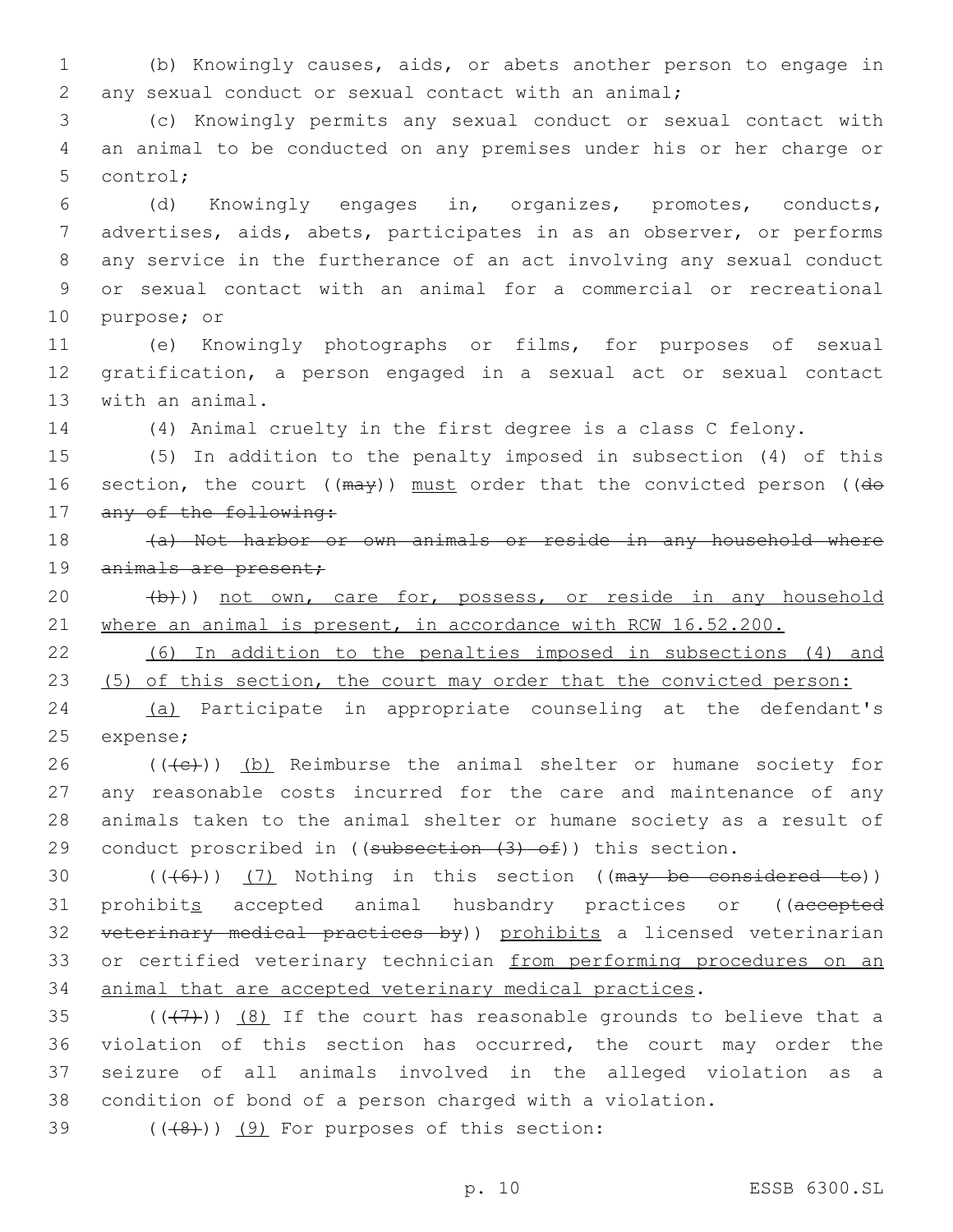1 (a) "Animal" means every creature, either alive or dead, other 2 than a human being.

3 (b) "Sexual conduct" means any touching (( $\Theta$ r)) by a person of, 4 fondling by a person of, transfer of saliva by a person to, or use of 5 a foreign object by a person on, ((either directly or through 6 elothing, of)) the sex organs or anus of an animal, either directly 7 or through clothing, or any transfer or transmission of semen by the 8 person upon any part of the animal( $\sqrt{f}$  or the purpose of sexual 9 gratification or arousal of the person)).

10 (c) "Sexual contact" means ((any)): (i) Any contact, however 11 slight, between the mouth, sex organ, or anus of a person and the sex 12 organ or anus of an animal, or between the sex organ or anus of a 13 person and the mouth of an animal; or (ii) any intrusion, however 14 slight, of any part of the body of the person or foreign object into 15 the sex organ or anus of an animal( $\sqrt{f}$  or any intrusion of the sex 16 organ or anus of the person into the mouth of the animal, for the 17 purpose of sexual gratification or arousal of the person)).

18 (d) "Photographs" or "films" means the making of a photograph, 19 motion picture film, videotape, digital image, or any other 20 recording, sale, or transmission of the image.

21 **Sec. 7.** RCW 16.52.207 and 2019 c 174 s 2 are each amended to 22 read as follows:

23 (1) A person is guilty of animal cruelty in the second degree if, 24 under circumstances not amounting to first degree animal cruelty:

25 (a) The person knowingly, recklessly, or with criminal negligence 26 inflicts unnecessary suffering or pain upon an animal; or

27 (b) The person takes control, custody, or possession of an animal 28 that was involved in animal fighting as described in RCW 16.52.117 29 and knowingly, recklessly, or with criminal negligence abandons the 30 animal( $\frac{1}{7}$  and  $\frac{1}{4}$  as a result of being abandoned, the animal suffers 31 bodily harm; or (ii) abandoning the animal creates an imminent and 32 substantial risk that the animal will suffer substantial bodily 33 harm)).

 (2) An owner of an animal is guilty of animal cruelty in the second degree if, under circumstances not amounting to first degree animal cruelty, the owner knowingly, recklessly, or with criminal 37 negligence:

38 (a) Fails to provide the animal with necessary shelter, rest, 39 sanitation, space, or medical attention and the animal suffers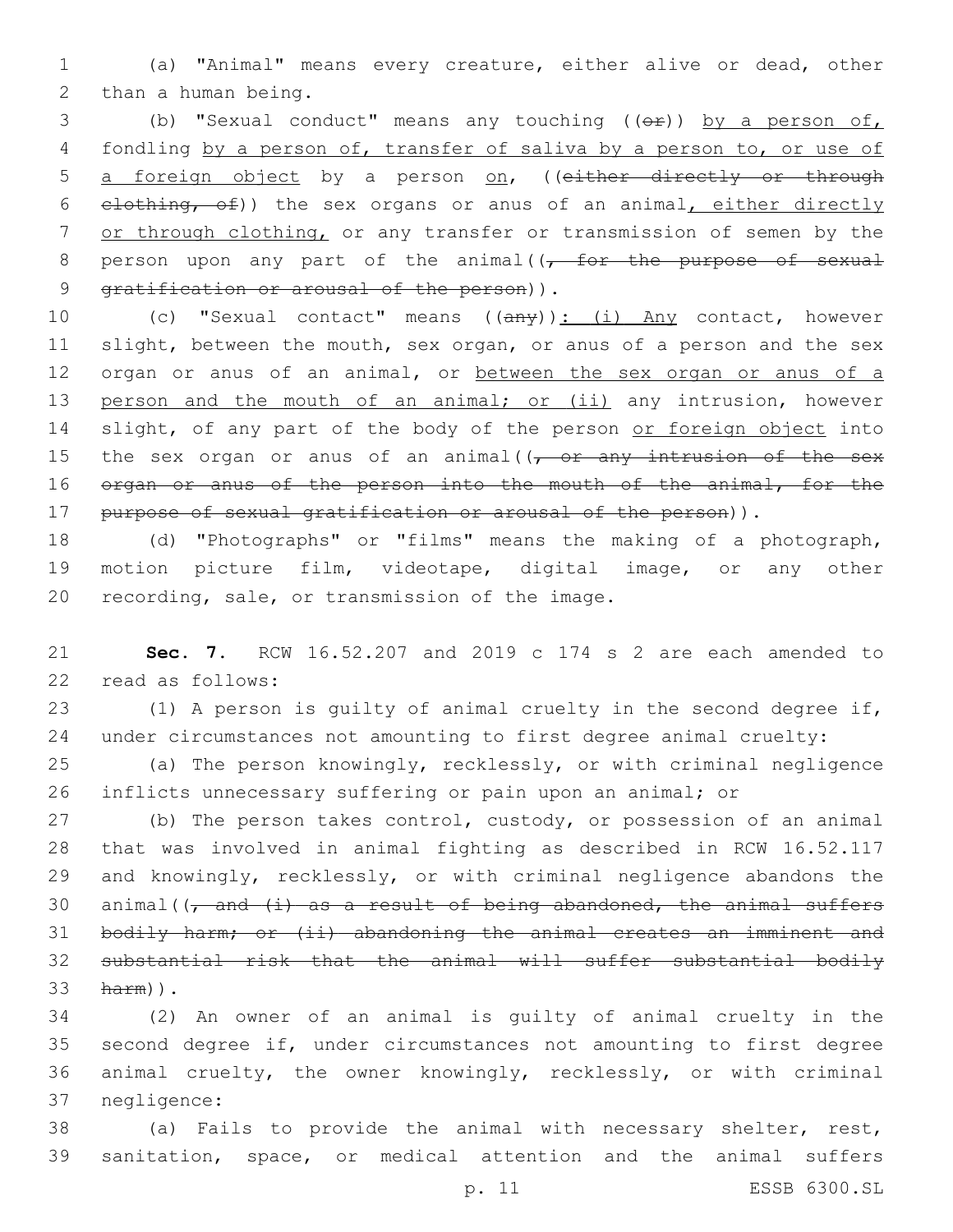1 unnecessary or unjustifiable physical pain as a result of the 2 failure; or

3 (b) ((Under circumstances not amounting to animal cruelty in the 4 second degree under (c) of this subsection, abandons)) Abandons the 5 animal( $\left(f - \sigma f\right)$ 

6 (c) Abandons the animal and  $(i)$  as a result of being abandoned, 7 the animal suffers bodily harm; or (ii) abandoning the animal creates 8 an imminent and substantial risk that the animal will suffer 9 substantial bodily harm)).

10 (3) Animal cruelty in the second degree is a gross misdemeanor.

11 (((4) In any prosecution of animal cruelty in the second degree 12 under subsection  $(1)$   $(a)$  or  $(2)$   $(a)$  of this section, it shall be an 13 affirmative defense, if established by the defendant by a 14 preponderance of the evidence, that the defendant's failure was due 15 to economic distress beyond the defendant's control.))

16 **Sec. 8.** RCW 16.54.020 and 2011 c 336 s 425 are each amended to 17 read as follows:

 Any person having in his or her care, custody, or control any abandoned animal as defined in RCW 16.54.010, may deliver such animal 20 to any ((humane society having facilities for the care of such 21 animals or to any pound maintained by or under contract or agreement 22 with any city or county within which such animal was abandoned. If no 23 such humane society or pound exists within the county)) animal care and control agency as defined in RCW 16.52.011 or to an animal rescue group as defined in RCW 82.04.040 having the facilities and resources necessary for the care of such animals. If such an animal care and control agency or animal rescue group cannot reasonably be identified to receive the animal, the person with whom the animal was abandoned may notify the sheriff of the county wherein the abandonment 30 occurred.

31 **Sec. 9.** RCW 16.54.030 and 1955 c 190 s 3 are each amended to 32 read as follows:

 It shall be the duty of the sheriff of such county upon being so notified, to dispose of such animal as provided by law in reference to estrays if such law is applicable to the animal abandoned, or if 36 not so applicable then deliver such an animal to any animal care and control agency as defined in RCW 16.52.011 or to an animal rescue group as defined in RCW 82.04.040 having the facilities and resources